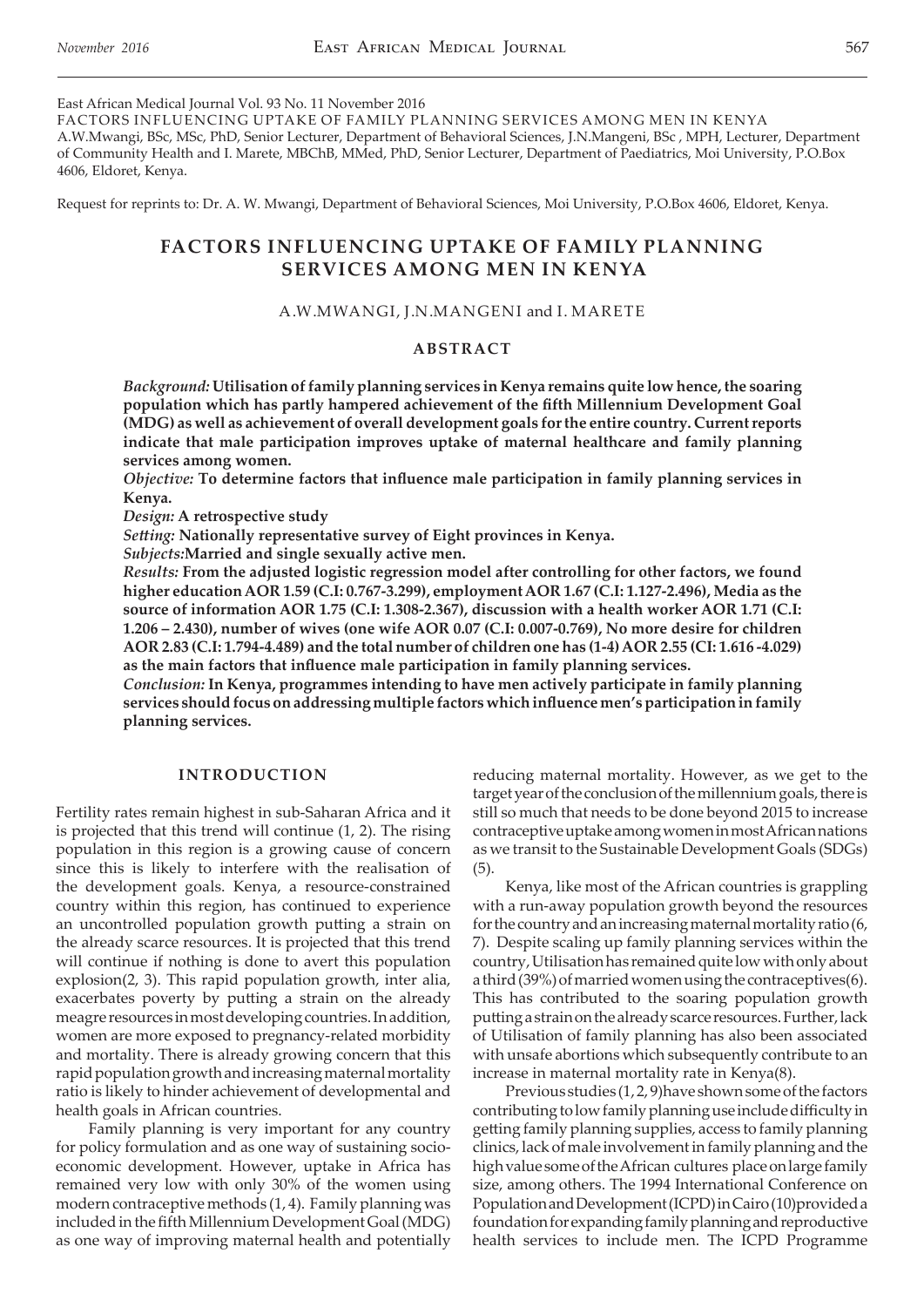of Action states that "innovative programmes must be developed to make information, counselling, and services for reproductive health accessible to adolescents and adult men.'

Although the call to involve men was made in this conference, most of the global efforts on increasing family planning have continually targeted women and very little has been done to involve the male partner in reproductive health yet, they remain the central drivers of high fertility all over Africa. Men also play a key role in family planning decisions either through their direct participation or enabling their partners to use contraceptives. The failure to include men in family planning programmes has had serious implications in terms of curbing population growth. Current reports have also shown that the decision to use or not to use contraceptives and the choice of contraceptives among women in developing countries is largely dependent on the approval from their husbands (9, 11, 12). Consequently, men have an important role to play in the uptake of maternal health and family planning services due to the key decisions that they make in the family and/or relationships (13-16). In situations where men have been involved, improvements have been reported in the Utilisation of services by both men and women(14).

Although the current focus is on the actual mainstreaming of male services into maternal health services,studies on possible factors that influence men to participate in family planning remain scant. We, therefore, designed this study to establish factors that influence Utilisation of family planning among Kenyan men. This information is important for policy guidance on decisions to mainstream male friendly services in maternal health services in the country.

# **MATERIALS AND METHODS**

We analyzed data from the nationwide Kenya Demographic and Health Survey (KDHS) conducted in 2008-09. The KDHS provides a nationally representative sample of population estimates for the country as a whole, in both urban and rural areas in all the eight provinces. This data is freely available and easily accessible by the public from the Measure DHS Website (http://www.measuredhs.com) after registration. It utilises a two-stage stratified sampling design. In the first stage the sampling frame is gathered from the 1999 Population and Housing Census and stratified by region and urban-rural location. Clusters are then randomly selected from each stratum proportional to population size. The second stage involves random selection of households within the selected clusters.

*Description of dataset:* Our unit of analysis (case) in this study was the individual man aged 15-54 years. The men's recode file (KEMR52FL data set) was used. This dataset has a record for every eligible man between 15 years and 54 years of age who was interviewed. It contains all the data collected in the men's questionnaire including some salient variables from the household. We excluded 595 men who reported that they had never had sex. The final weighted sample size was 2937 men in the male recode file.

*Male participation in family planning:* A man is said to be participating in family planning if he is using a modern contraceptive method such as a condom or vasectomy or for a female related modern family planning method, the decision for use was joint or male decision. The exclusion criterion was men who reported that they have never had sex. *Independent variables:* Male perception(Contraception is women's business and a man should not have to worry about it; woman who uses contraceptive may become promiscuous), desire for more children, number of children, number of partners, discussion on FP with health worker last few months, socio-demographic factors such as education, employment, occupation, age, income, residence (rural or urban), marital status and religion.

*Dependent variable:* Family planning uptake.

*Data Analysis***:** Data were analyzed using Stata 10 (StataCorp). Descriptive statistics are presented mainly as frequenciesand percentages because most of our variables are categorical.

We fitted an unadjusted logistic regression model to assess whether there were any associations between the outcome variable (Utilisation of family planning services) and the socio-demographic characteristics of the respondent, male perception to family planning, and desire for more children. In our multivariate analysis we fitted an adjusted binary logistic regression model to assess the effect of male perception of family planning on the Utilisation of such services, while controlling for confounders - namely, province, place of residence, paternal characteristics (age, marital status, education, employment status, parity, desire for more children).

In all our analyses we used the "svy" set command in Stata to adjust for the complex sampling scheme used in the KDHS. We used the weights provided in the male dataset in the KDHS. All statistical testing was performed at 95 percent confidence level.

#### **RESULTS**

This study was a further analysis of the 2008-2009 Kenya Demographic and Health Survey mainly focusing on factors associated with male Utilisation of modern family planning services.

*Factors associated with Utilisation of modern FP methods:* Descriptive statistics and univariate logistic regression results are shown for the two categories, namely household characteristics and male characteristics. The outcome variable is Utilisation of modern family planning method the year preceding the survey.

*Household characteristics***:** This study found that in the eight provinces, the proportion of men who utilised a modern contraceptive method was highest (41.2%) among those living in Central, followed closely by Nairobi (39.7%), Nyanza (36.2%) and Rift Valley (36%). The univariate logistic regression showed men in the North Eastern province were significantly less likely to utilise a modern FP method compared to men in Nairobi. The odds of using a modern FP method were lowest (87% lower) among men in North Eastern province compared to those living in Nairobi (OR 0.126, CI: 0.062 - 0.255). After adjusting for other factors, men in Central were almost twice more likely to use an FP method compared to men in Nairobi (A.O.R 1.75, C.I. 1.112 – 2.759). Men in Nyanza were also almost twice more likely to use a family planning method than those in Nairobi (A.O.R 1.715, C.I.1.100 – 2.673). Men in Rift Valley and those in Coast were one and a half times more likely to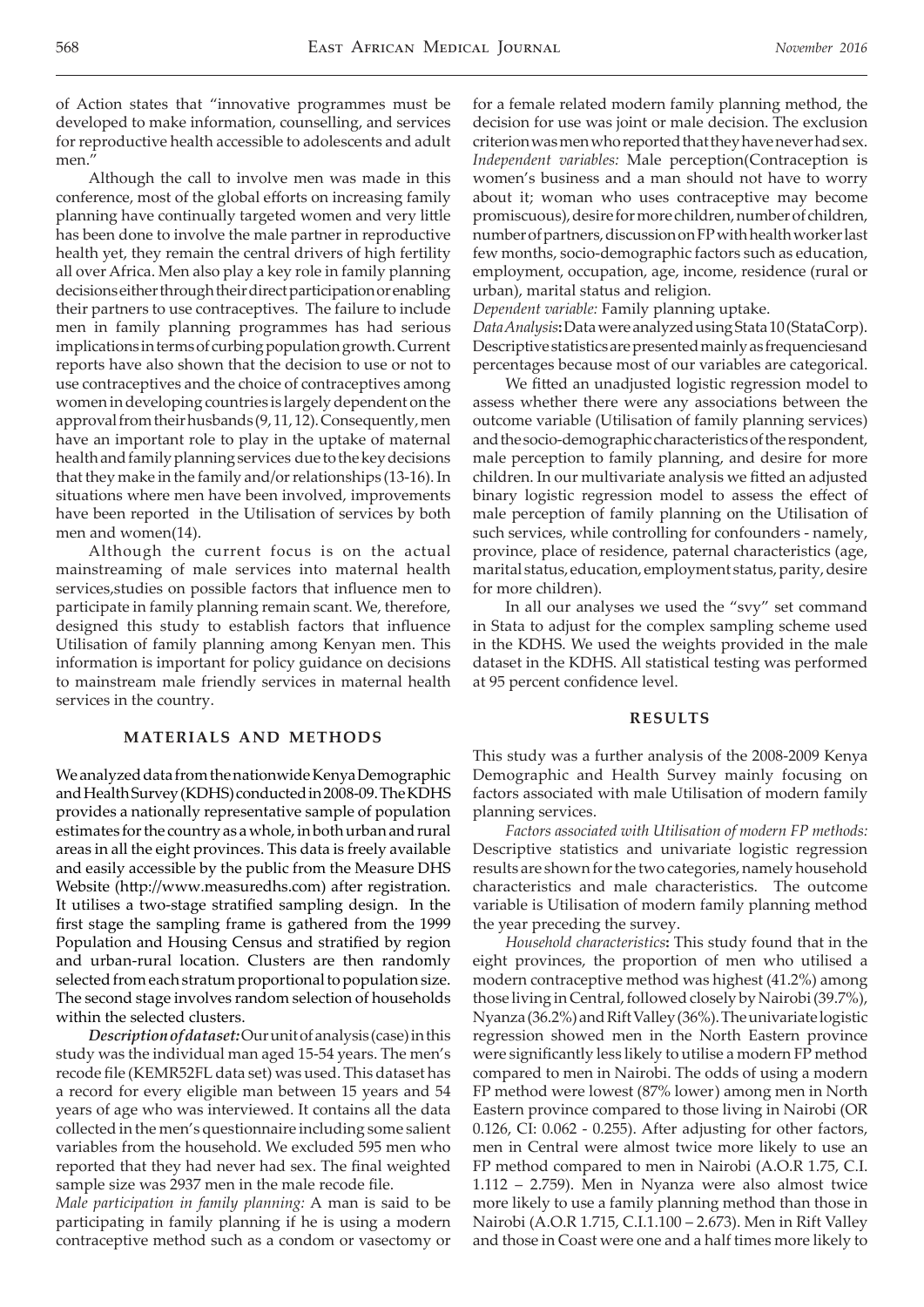use a family planning method than those in Nairobi (A.O.R 1.641, C.I 1.095 – 2.460) and (A.O.R 1.6, C.I 0.974 – 2.200).

Over one third, (37.4%)of men living in urban areas use modern FP methods compared to those living in rural areas. Men in the rural areas have 15% lower odds of utilising a modern FP method (OR 0.847, CI: 0.682 - 1.051) compared to those in the urban areas.

Slightly more than two fifths (40.3%) of those in the richest wealth quintile utilise a modern FP method as compared to those in the poorest wealth quintile (20.7%). The odds of a man utilising a modern FP method consistently decrease as one gets to the lower wealth quintiles. Men in the richest wealth quintile have higher odds of utilising a modern FP method than those who are poor (OR 2.588, C.I: 1.804 - 3.712).

Men with higher education had the highest (47%) Utilisation of FP methods compared to those with no education (12.6%). Men with the highest level of education (secondary or higher) had higher odds of using family planning (OR 6.150, C.I: 2.928-12.916) than their counterparts with no formal education.

The percentage of men using FP services is highest (41.1%) among men who are single than those who have more than one wife (17.5%). The odds of Utilisation of family planning services are much lower among men who have more than one wife and highest among those with no wife or one wife (O.R 0.303, C.I: 0.174 - 0.527). Over one third, (37.2%) of men who had received information through the media had a higher odd of utilising FP (O.R 1.886, CI: 1.419 - 2.505). Men who had discussed family planning with a health care worker had higher odds of utilising FP services than those who had not (O.R 1.854, CI: 1.326 - 2.592). Almost two fifths (38.8%) of men who had a positive perception towards family planning had higher odds of utilising FP services than their counterparts who had a negative perception (O.R 1.426, C.I: 1.180 - 1.723) (Table 1).

From the adjusted odds ratio after controlling for other factors, we found; Religion (other) A.O.R 0.662 (C.I: 0.469 – 0.935), province (Central province) A.O.R 1.75 (C.I: 1.112 – 2.759), higher education A.O.R 1.923 (C.I: 0.894 - 4.138), media as the source of information A.O.R 1.478 (C.I.1.095 - 1.994), discussion with a health worker A.O.R 1.755 (C.I: 1.233 – 2.499), number of wives (more than one wife) A.O.R 0.037(C.I: 0.003-0.405), no more desire for children AOR 2.6, (C.I: 1.619 - 4.210), total number of children one has (1-4) A.O.R 1.975,(C.I 1.212 -3.219), richest wealth quintile A.O.R 2.255(C.I: 1.404 - 3.622) and male perception of FP A.O.R 1.398 (C.I: 1.155 – 1.692) as the main factors that influence male participation in family planning (Table 2).

| Table <sub>1</sub>                                                                                      |
|---------------------------------------------------------------------------------------------------------|
| Distribution of men utilising a modern family planning method by household and male characteristics and |
| associated univariate odds ratios, KDHS 2008-09                                                         |

| Variable               | Number of men | Percentage using FP | Unadjusted Odds Ratio   |
|------------------------|---------------|---------------------|-------------------------|
|                        |               |                     |                         |
|                        |               |                     | $(95\% \text{ CI})$     |
| Age in years           |               |                     |                         |
| $15 - 24$              | 893           | 40.8                | $1\,$                   |
| $25 - 34$              | 930           | 33.5                | $0.730(0.561 - 0.950)$  |
| $35 - 44$              | 649           | 31.8                | $0.676(0.501 - 0.912)$  |
| $45 - 54$              | 465           | 29                  | $0.592(0.418 - 0.838)$  |
| Current marital status |               |                     |                         |
| Never married          | 996           | 43.4                | $\mathbf{1}$            |
| Currently married      | 1780          | 30.4                | $0.569$ (0.448 - 0.724) |
| Formerly married       | 161           | 27                  | $0.483(0.299 - 0.780)$  |
| Religion               |               |                     |                         |
| Catholic               | 762           | 34.5                | $\mathbf{1}$            |
| Protestant             | 1852          | 37.3                | $1.128(0.903 - 1.408)$  |
| Other                  | 322           | 19.7                | $0.466$ (0.333 - 0.653) |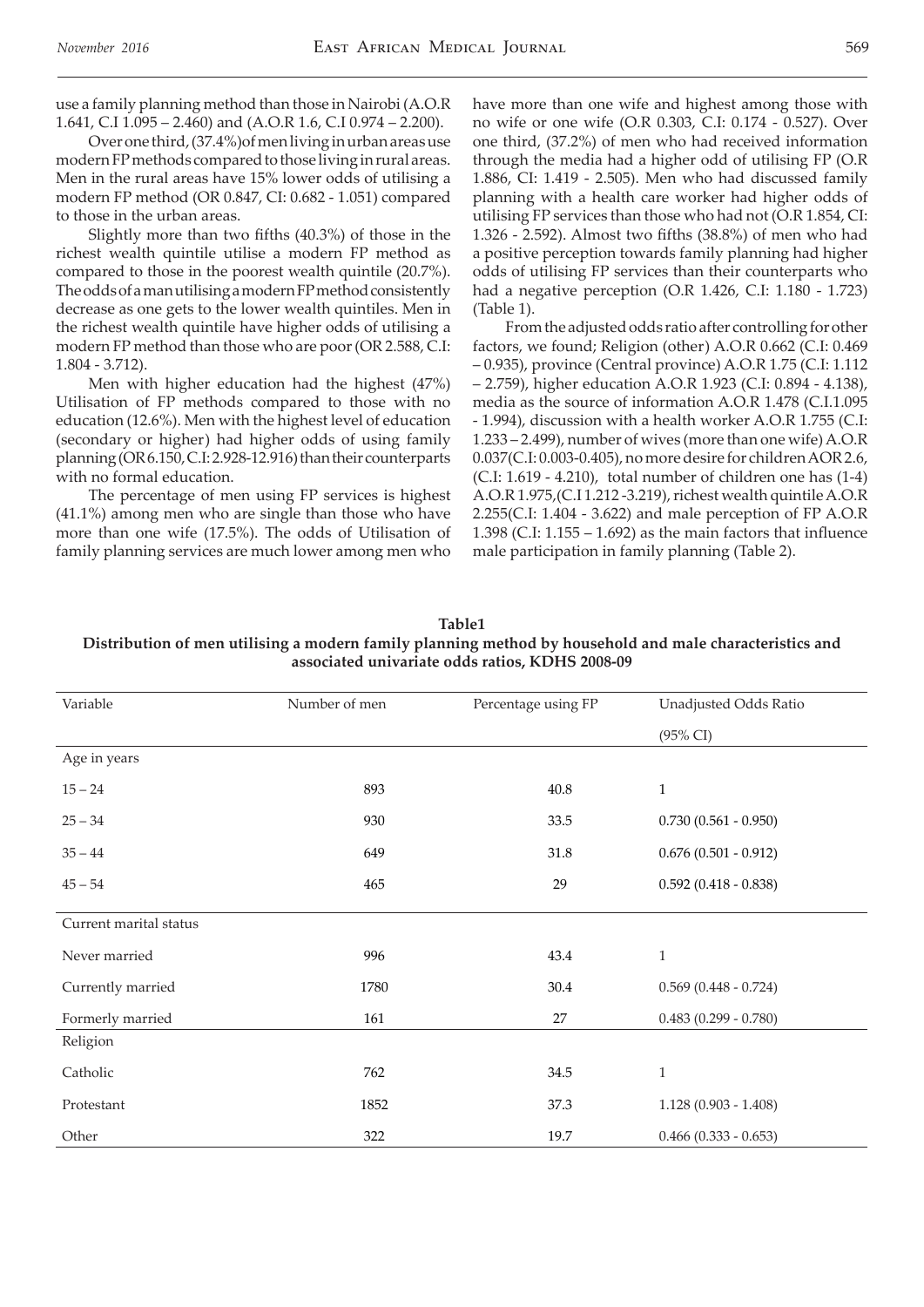| Region                        |        |          |                           |
|-------------------------------|--------|----------|---------------------------|
| Nairobi                       | 307    | 36.2     | $1\,$                     |
| Central                       | 315    | 41.2     | $1.235(0.902 - 1.690)$    |
| Coast                         | 231    | 31.2     | $0.799$ $(0.568 - 1.124)$ |
| Eastern                       | 451    | 29.1     | $0.724$ (0.492 - 1.066)   |
| Nyanza                        | 470    | 39.7     | $1.160(0.867 - 1.551)$    |
| Rift valley                   | 806    | 36       | $0.992$ (0.727 - 1.356)   |
| Western                       | 309    | 29.9     | $0.752(0.497 - 1.139)$    |
| Northeastern                  | $46\,$ | 6.7      | $0.126(0.062 - 0.255)$    |
| Highest Education level       |        |          |                           |
| None                          |        |          |                           |
| Primary                       | 129    | 12.6     | $\,1\,$                   |
| Secondary                     | 1471   | 31.8     | $3.227$ (1.565 - 6.653)   |
| Higher                        | 1008   | 37.6     | $4.174(2.043 - 8.527)$    |
|                               | 328    | $47\,$   | $6.150(2.928 - 12.916)$   |
| Type of residence             |        |          |                           |
| Urban                         | 810    | 37.4     | $1\,$                     |
| Rural                         | 2126   | 33.6     | $0.847$ (0.682 - 1.051)   |
| Number of wives               |        |          |                           |
| $\boldsymbol{0}$              | 1156   | 41.1     | $\mathbf{1}$              |
| $\mathbf{1}$                  | 1648   | 31.4     | $0.656$ (0.518 - 0.832)   |
| $\overline{2}$                | 132    | $17.5\,$ | $0.303(0.174 - 0.527)$    |
| Employed currently            |        |          |                           |
| Yes                           | 2704   | $34.4\,$ | $0.858(0.605 - 1.216)$    |
| $\rm No$                      | 232    | 37.9     | $\,1$                     |
| Wealth Index                  |        |          |                           |
| Poorest                       | 404    | 20.7     | $1\,$                     |
| Poorer                        | 498    | 33.7     | $1.951(1.291 - 2.947)$    |
| Middle                        | 522    | 34.3     | $2.007(1.388 - 2.902)$    |
| Richer                        | 630    | 36.7     | $2.222$ $(1.528 - 3.230)$ |
| Richest                       | 882    | 40.3     | $2.588(1.804 - 3.712)$    |
| Source of information (Media) |        |          |                           |
| Yes                           |        |          |                           |
| N <sub>o</sub>                | 2366   | 37.2     | $1.886(1.419 - 2.505)$    |
|                               | 571    | 23.9     | $\mathbf{1}$              |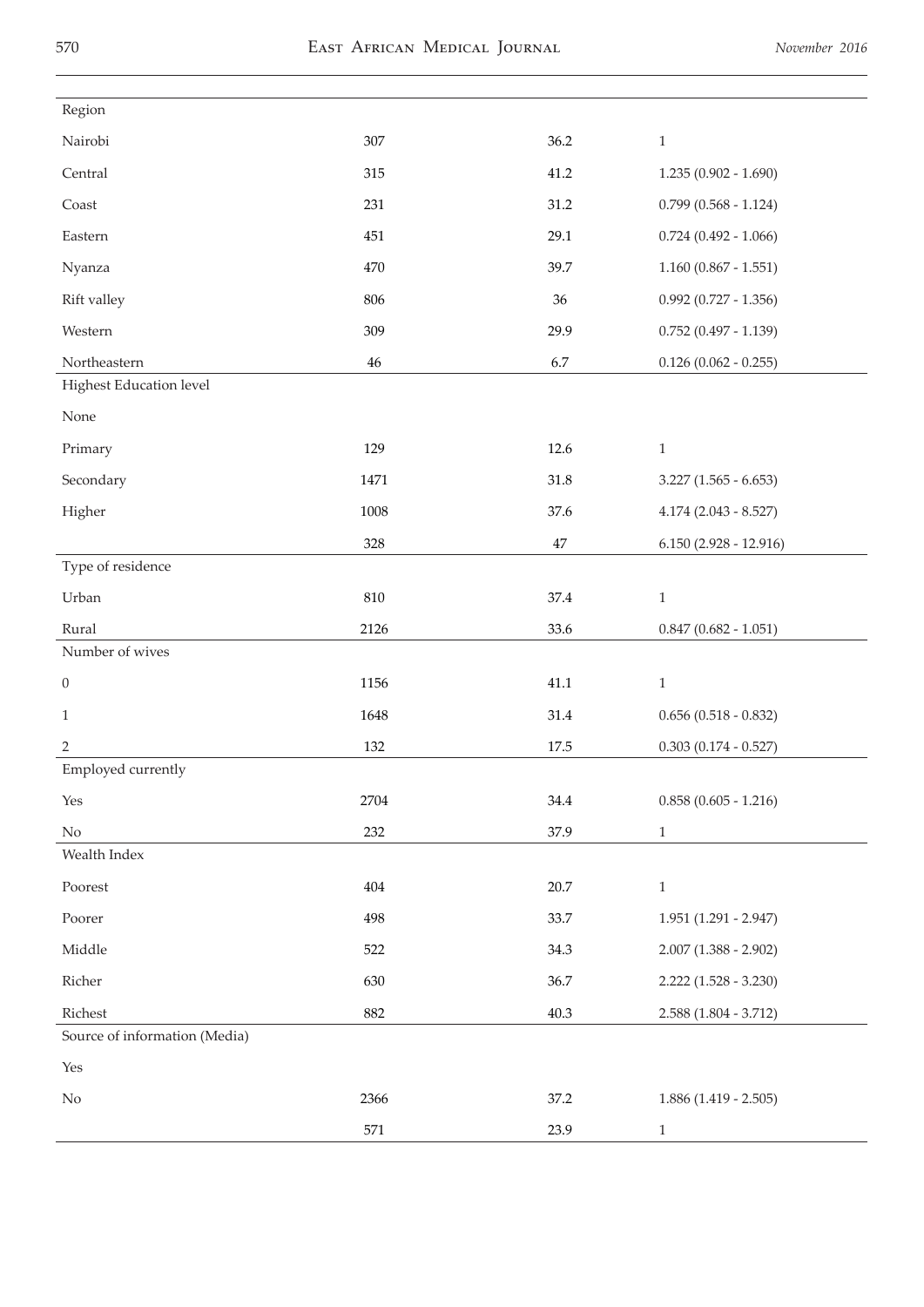| Discussed FP with healthworker |      |      |                         |
|--------------------------------|------|------|-------------------------|
| Yes                            |      |      |                         |
| $\rm No$                       | 333  | 47.7 | $1.854$ (1.326 - 2.592) |
|                                | 2604 | 33   | $\,1$                   |
| Desire for more children       |      |      |                         |
| 2 years                        |      |      |                         |
| After 2 years                  | 278  | 16.5 | $\,1\,$                 |
| Undecided                      | 504  | 29.7 | $2.148(1.278 - 3.613)$  |
| No more/ Sterilized            | 140  | 19.3 | $1.215(0.552 - 2.675)$  |
| NA                             | 852  | 37.4 | $3.029$ (1.955 - 4.694) |
|                                | 1163 | 40.9 | $3.515(2.282 - 5.415)$  |
| Total children ever born       |      |      |                         |
| None                           |      |      |                         |
| $1$ to $4\,$                   | 1087 | 39.4 | $\mathbf{1}$            |
| Above 4                        | 1227 | 34.8 | $0.821$ $0.636 - 1.059$ |
|                                | 622  | 25.9 | $0.536(0.397 - 0.724)$  |
| Male perception for FP         |      |      |                         |
| Negative                       |      |      |                         |
| Positive                       | 1536 | 30.8 | $\mathbf{1}$            |
|                                | 1400 | 38.8 | $1.426(1.180 - 1.723)$  |

**Table 2 Factors influencing male participation in family planning (Adjusted Odds Ratio)**

| Variable     | Adjusted OR  | $(95\%)$ C.I    |
|--------------|--------------|-----------------|
|              |              |                 |
| Age in years |              |                 |
| $15 - 24$    | $\mathbf{1}$ |                 |
|              |              |                 |
| $25 - 34$    | 1.011        | $0.669 - 1.530$ |
| $35 - 44$    | 0.910        | $0.566 - 1.464$ |
|              |              |                 |
| $45 - 54$    | 0.869        | $0.507 - 1.489$ |
| Religion     |              |                 |
|              |              |                 |
| Catholic     | $\mathbf{1}$ |                 |
| Protestant   | 1.061        | $0.843 - 1.337$ |
|              |              |                 |
| Other        | $0.662**$    | $0.469 - 0.935$ |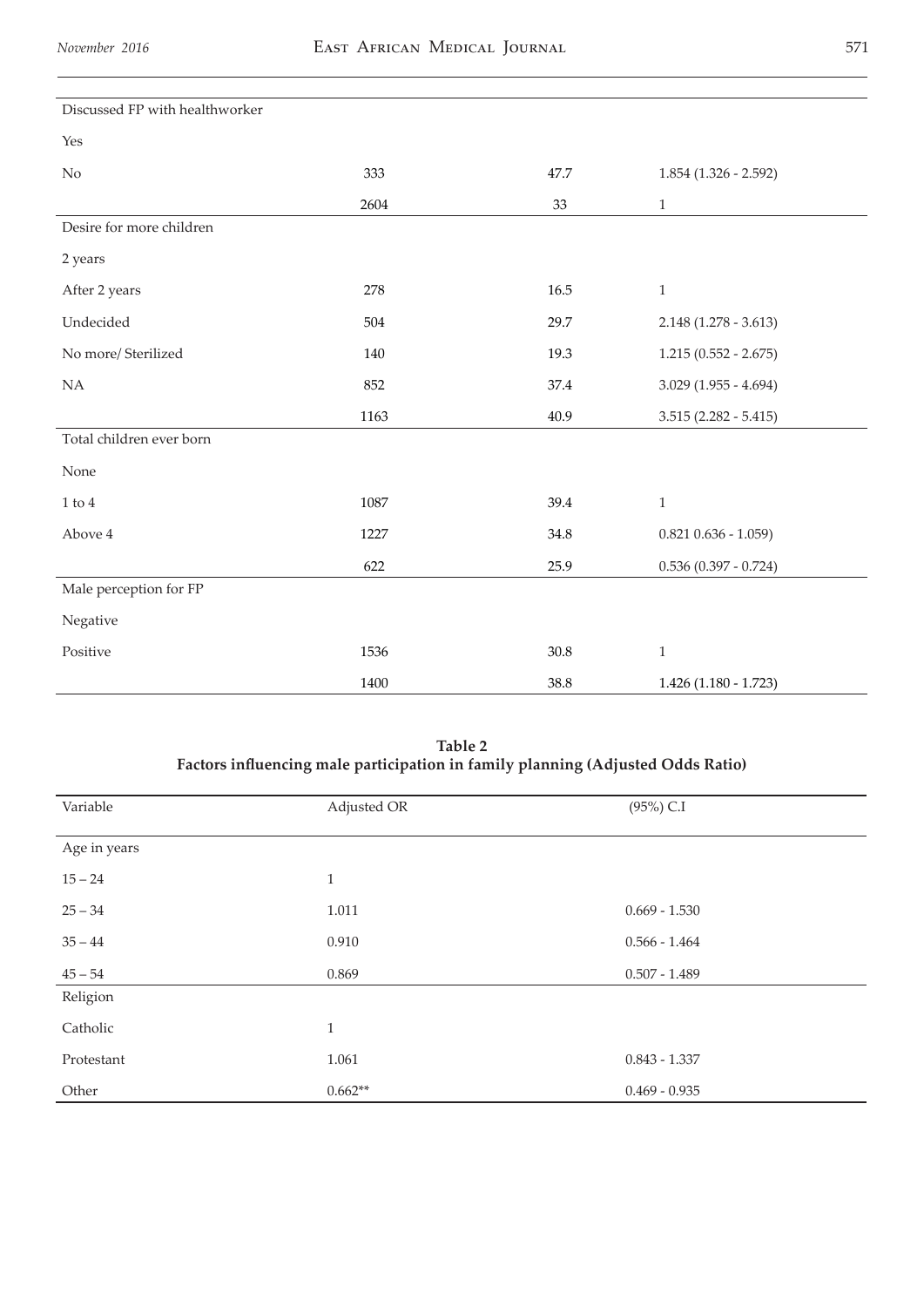| Region                          |              |                     |
|---------------------------------|--------------|---------------------|
| Nairobi                         | $\,1$        |                     |
| Central                         | $1.751**$    | $1.112 - 2.759$     |
| $\mbox{Coast}$                  | 1.464        | $0.974 - 2.200$     |
| Eastern                         | 1.120        | $0.688 - 1.822$     |
| Nyanza                          | $1.715**$    | $1.100 - 2.673$     |
| Rift valley                     | $1.641**$    | $1.095 - 2.460$     |
| Western                         | 1.238        | $0.757 - 2.024$     |
| Northeastern                    | 0.617        | $0.259 - 1.473$     |
| Highest Education level         |              |                     |
| None                            | $\,1$        |                     |
| Primary                         | 1.279        | $0.611 - 2.677$     |
| Secondary                       | $1.376\,$    | $0.643 - 2.943$     |
| Higher                          | 1.923        | $0.894 - 4.138$     |
| Type of residence               |              |                     |
| Urban                           | $\,1\,$      |                     |
| Rural                           | $1.002\,$    | $0.690 - 1.453$     |
| Number of wives                 |              |                     |
| $\boldsymbol{0}$                | $\mathbf{1}$ |                     |
| $\mathbf{1}$                    | $0.063**$    | $0.006 - 0.621$     |
| $\sqrt{2}$                      | $0.037**$    | $0.003$ - $0.405\,$ |
| Employed currently              |              |                     |
| Yes                             | $1.107\,$    | $0.755 - 1.623$     |
| N <sub>o</sub>                  | $\,1\,$      |                     |
| Wealth Index                    |              |                     |
| Poorest                         | $\,1\,$      |                     |
| Poorer                          | $1.635**$    | $1.073 - 2.491$     |
| Middle                          | $1.655**$    | $1.120 - 2.445$     |
| Richer                          | $1.640**$    | $1.097 - 2.452$     |
| Richest                         | $2.255**$    | $1.404 - 3.622$     |
| Source of information (Media)   |              |                     |
| Yes                             | $1.478**$    | $1.095 - 1.994$     |
| No                              | $\mathbf{1}$ |                     |
| Discussed FP with health worker |              |                     |
| Yes                             | $1.755**$    | 1.233 - 2.499       |
| No                              | $\mathbf{1}$ |                     |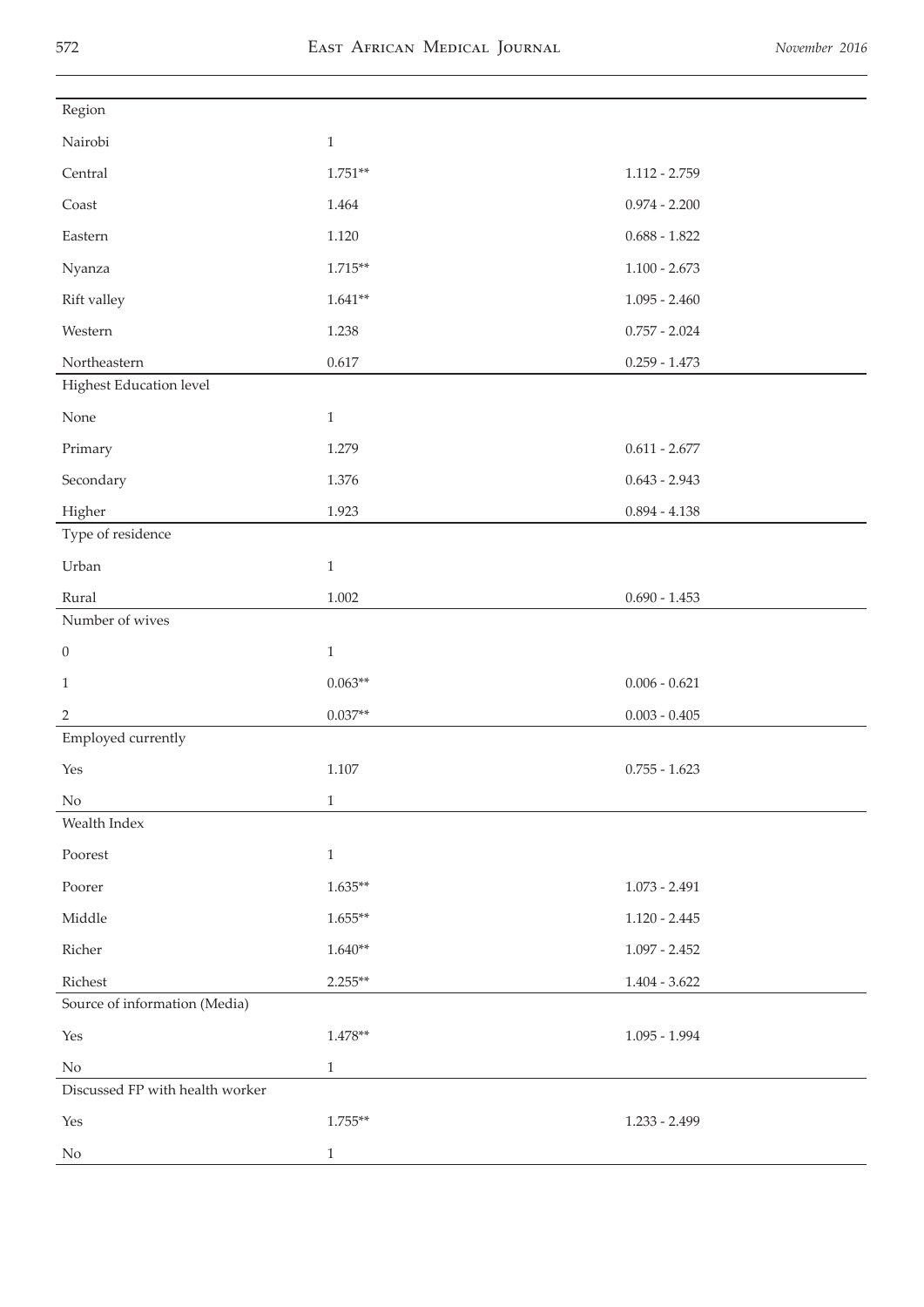| Desire for more children |              |                 |
|--------------------------|--------------|-----------------|
| 2 years                  | 1            |                 |
| After 2 years            | 1.789**      | $1.077 - 2.973$ |
| Undecided                | 1.027        | $0.413 - 2.554$ |
| No more/Sterilized       | $2.611**$    | $1.619 - 4.210$ |
| <b>NA</b>                | 0.404        | $0.042 - 3.849$ |
| Total children ever born |              |                 |
| None                     | $\mathbf{1}$ |                 |
| $1$ to $4$               | $1.975**$    | $1.212 - 3.219$ |
| Above 4                  | 1.603        | $0.881 - 2.916$ |
| Male perception of FP    |              |                 |
| Negative                 | $\mathbf{1}$ |                 |
| Positive                 | 1.398**      | $1.155 - 1.692$ |

*Key*

*\* The numbers marked with asterisk(s)means significant at 5% level of significance.* 

# **DISCUSSION**

As we come to the conclusion of the target timeline for achievement of Millennium Development Goals transitioning into the SDGs, it is clear that the fifth goal has not yet been fully realised(5). Contraceptive uptake, which is one of the main indicators still remains low despite the fact that it has great benefits in reducing pregnancy related maternal deaths. Mainstreaming of male participation into maternal health/family planning services is among the strategies of increasing contraceptive uptake (14, 17). Pregnancy affects both partners and therefore, the decision about whether to use or not use contraception should be made by two individuals. Several factors influence male participation in family planning in Kenya.

Male perception towards family planning is a key factor that determines whether men utilise family planning services or not, or whether they support their spouses to use a method of family planning or not. In this study, men who had a positive perception towards use of family planning had higher odds of using family planning than those who had a negative perception. This is supported by various studies on male perception and maternal services uptake (13, 17-19). Studies have shown that counselling of men by health workers may help in changing their attitude towards family planning and therefore, increase their acceptance to use or support their spouses to use the family planning services (16, 20).

This study has shown that men with higher education are more likely to participate in family planning compared to those with no education at all. This finding is supported by a few studies (15, 21, 22) on men and use of reproductive health care. Educated men are more likely to be exposed to a lot of information on reproductive health through media or reading materials and books (23).The information has high potential to open up their mind and make them less conservative than their counterparts who do not have any

# formal education.

Men who have access to media as a source of information have higher odds of participating in family planning compared to those who do not. This finding is supported by evidence from other studies (15, 19, 24). Media plays a major role in sensitising people on reproductive health issues. Communication regarding reproductive health issues for men is mainly done through mass media campaigns(24). Since the men often have more free time than women, they are able to access information from the media more frequently than the women(18). Men, therefore, need to be given correct information about contraceptives using such media fora in order to increase acceptability and uptake. In fact, some studies have shown increased acceptability and utilisation of family planning services among men when they receive information through various intervention projects that utilise the media for sensitisation (14).

Health related information is best relayed by the health workers themselves whenever they interact with their clients or patients on a daily basis. In this study, men who have had a discussion with a health worker have higher odds of participating in family planning services than those who have not had any contact with a health worker. Some studies (18, 19, 24), as already indicated, show that men mainly get reproductive health information through media. However, in some cases, those who attend health facilities are still able to get such information (23, 25). The health workers provide information through counselling services and, since they are trusted by society as the people who hold correct information about health, men access such information and possibly utilise it (22, 26). This study further presents the willingness for men to be given more reproductive health information. This presents a salient opportunity for health workers to ensure that there are no missed opportunities whenever they meet men in the health care system.

Men who have one wife have greater odds of participating in family planning compared to those who have many wives.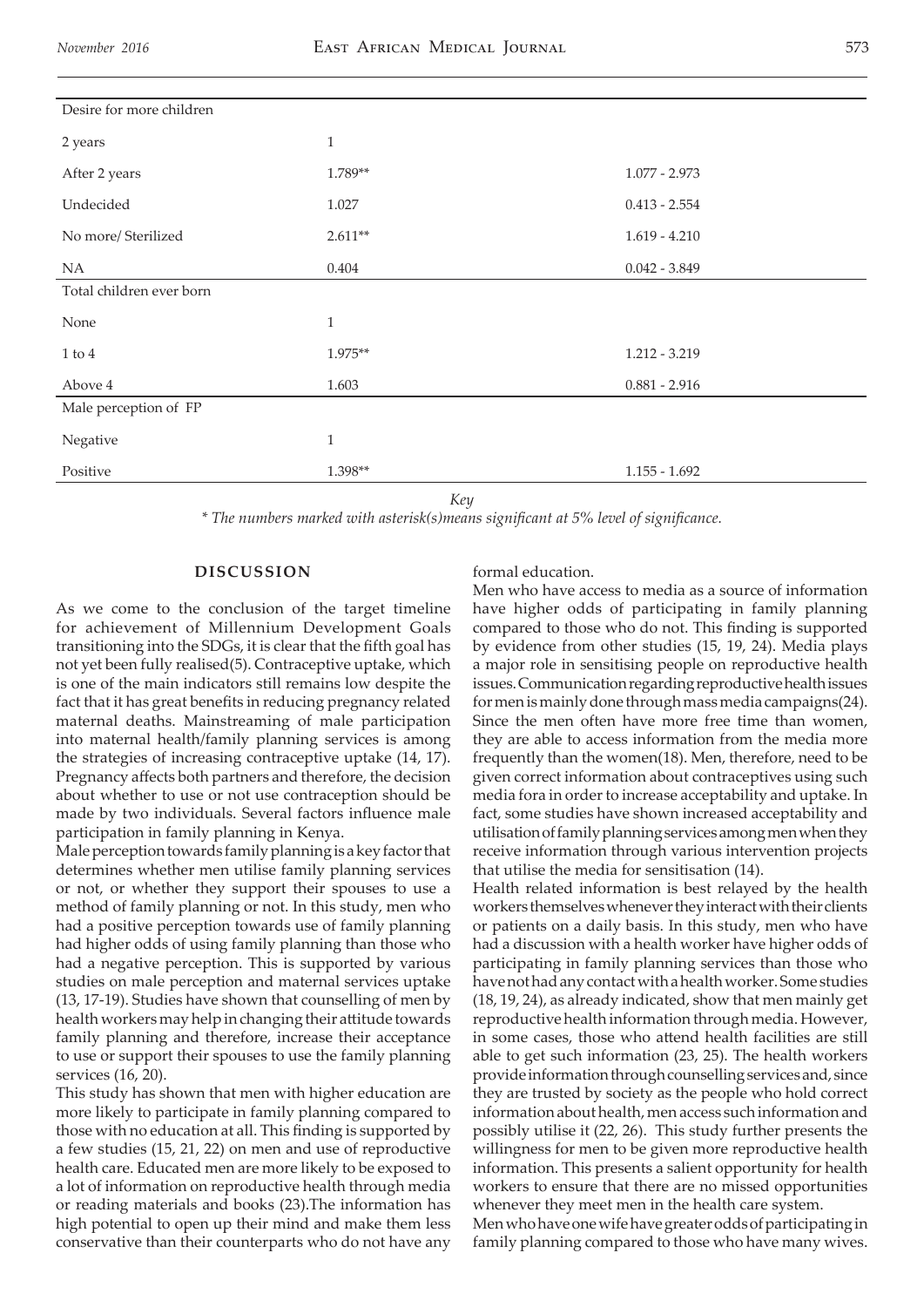Other studies (27-30)have also shown similar findings. It is much easier for a man who has one wife to plan with his wife than when a man has multiple wives. In polygamous relationships, each of the women will be competing to get the man's attention by giving birth to as many children as possible and, therefore, family planning is not likely to feature.

The study also found that men who no longer had a desire for more children were more likely to participate in family planning. This finding is supported by evidence from recently published reports (15, 31, 32). Men are likely to have no more desire for children if they feel they already have the number of children that they are able to care for. Given the increasing cost of living, the more the children, the more the expenses and less money to spend in the family. Since the men are the main bread winners in most homes, they are likely to adopt a family planning method or influence their partners to do so when they begin to feel that they no longer need more children. However, in most African societies, this may be influenced by the sex of the children that they already have. There is a cultural preference for male children. Family planning programs can target to reduce the desire of men for more children in their various education programs.

Men in the wealthiest quintile are more than twice more likely to participate in family planning compared to their poor counterparts.These results are corroborated by other studies (26, 33, 34) that have also shown that richer men are more likely to utilise FP services. Rich men are likely to be educated and, therefore, understand the importance of family planning. A rich man also has the money power and, is therefore, able to purchase the family planning services much more easily than a poor man. Rich men are also more likely to be exposed to health related information through media such as TV and Radio.

Finally, our study also found that the total number of children one has influences the men on whether to use or not to use family planning methods. When a man has at least one child or more, they are more likely to utilise a FP method than a man who has no children. Other studies (15, 22, 31)have shown similar findings. In most African settings, fertility is viewed as very important especially when one is married. Marriages may break simply because a couple is unable to get children. It is for this reason that most people will delay use of contraception until they have had at least one child to prove their fertility status (31, 32).

In Conclusion, this study has shown several factors that influence male participation in utilisation of family planning services in Kenya. These factors include male perception of FP, higher education, employment, use of media, discussion with a health worker, number of wives and total number of children. The use of media and health workers needs to be emphasized as means of ensuring that men get the right information to make informed decisions to reduce missed opportunities.

Mainstreaming of male friendly services in maternal health needs to focus on addressing these factors in order to increase chances of the success of programs.

### **ACKNOWLEDGEMENTS**

To ICF International and USAID for the training they provided to the authors that has enabled us to analyze the KDHS data.

# **REFERENCES**

- 1. Cleland, J.G., Ndugwa, R.P., Zulu, E.M. Family planning in sub-Saharan Africa: Progress or stagnation. Bulletin of the World Health Organization. 2011;**89**:137–43.
- 2. Bongaarts, J. Human population growth and the demographic transition. Philosophical transactions of the Royal Society of London Series B, Biological sciences. 2009 Oct 27;**364**:2985-90.
- 3. UNAIDS. AIDS Epidemic Update Geneva: 2007.
- 4. WHO. Family planning. 2012.
- 5. (UN) UN. The Millennium Development Goals Report 2015. NEW YORK: 2015.
- 6. Central Bureau of Statistics (CBS) [Kenya], Ministry of Health (MOH) [Kenya], Macro O. Kenya Demographic and Health Survey 2008-09. Calverton, MD, USA: CBS, MOH, and ORC Macro.; 2009.
- 7. (Statistics) KKNBo. The 2009 Kenya Population and Housing Census "Counting Our People for the Implementation of Vision 2030"Nairobi,Kenya: 2010.
- 8. African Population and Health Research Center, Ministry of Health K, Ipas, Institute G. Incidence and Complications of Unsafe Abortion in Kenya: Key Findings of a National Study. Nairobi,Kenya: 2013.
- Paschal, A. A. and Adam. MA. Factors influencing the uptake of family planning services in the Talensi District,Ghana. *Pan. Afr. Med. J*. 2015;**20.**
- 10. ICPD. International Conference on Population and Development Cairo: 1994.
- 11. UNFPA. Family planning in Kenya: Not for women only. 2012.
- 12. Eliason, S., Baiden, F., Quansah-Asare, G., Graham-Hayfron, Y., Bonsu, D., Phillips, J., *et al*. Factors influencing the intention of women in rural Ghana to adopt postpartum family planning. *Reproductive health*. 2013;**10**:34.
- 13. Mangeni, J. N., Mwangi, A., Mbugua, S. and V.K, M. Male Involvement in maternal health care as a determinant of utilisation of skilled birth attendants in Kenya. *East. Afr. med. J*. 2012;**89**:351-363
- 14. Shattuck, D., Kerner, B., Gilles, K., Hartmann, M., Ng'ombe, T. and Guest, G. Encouraging Contraceptive Uptake by Motivating Men to Communicate About Family Planning: The Malawi Male Motivator Project. *Am. J. Public. Health*. 2011;**101**:1089-95.
- 15. Shahjahan, M., Mumu, S.J., Afroz, A., *et al* . Determinants of male participation in reproductive healthcare services: a cross-sectional study. Reproductive health. 2013;10:27.
- 16. Terefe, A. and Larson, C.P. Modern contraception use in Ethiopia: does involving husbands make a difference? *Am. J. Public. Health*. 1993;**83**:1567-71.
- 17. Rosliza, A.M. and M, M. Male participation and sharing of responsibility in strengthening family planning activities in malaysia. *Malaysian J. Public. Health. Med.* 2010;**10**:23-7.
- 18. Lundgren, R.I., Gribble, J.N., Greene, *et al*. Cultivating men's interest in family planning in rural El Salvador. *Stud. Fam. Plann.* 2005;**36:**173-88.
- 19. Piotrow, P.T., Kincaid, D.L., Hindin, M.J., *et al*. Changing men's attitudes and behavior: the Zimbabwe Male Motivation Project. *Stud. Fam. Plann.* 1992;**23**(6 Pt 1):365-75.
- 20. Amatya, R., Akhter, H., McMahan, J., *et al.* The effect of husband counseling on NORPLANT contraceptive acceptability in Bangladesh. *Contraception*. 1994
- 21. Lawoyin, T.O., Osinowo, H., Babatunde, M., Bajomo, T.G., Betiku, A.O., Biakolo, *et al.* Family planning in rural Nigeria: